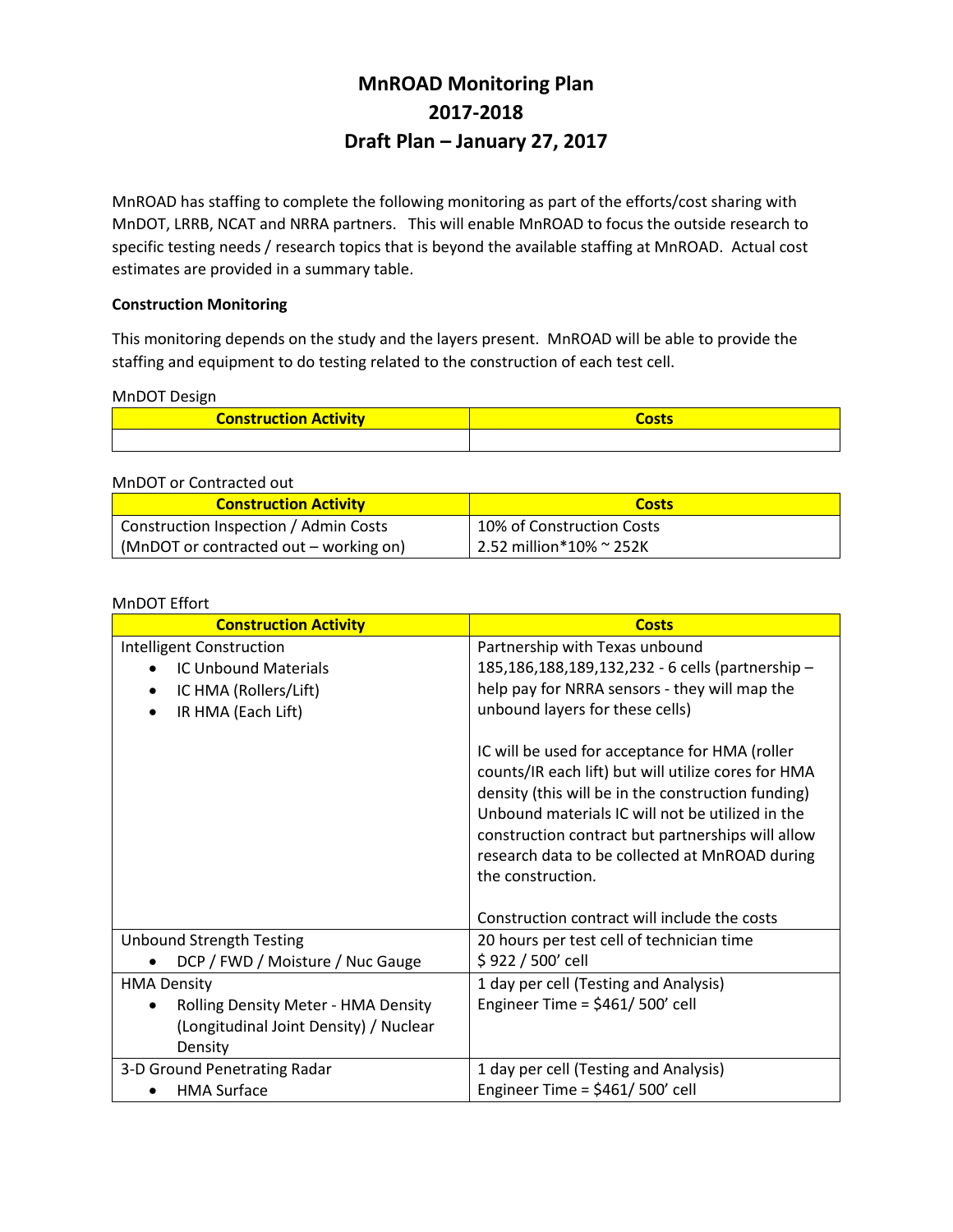| "Standardized" Lab testing<br>Sampling / Unbound Gradations /<br>Typical Asphalt properties /<br><b>Performance Testing Needs?</b><br><b>Typical Concrete Mix Properties</b> | See Maplewood Testing Rates<br>Assumes \$1,000/ 500' Cell |
|------------------------------------------------------------------------------------------------------------------------------------------------------------------------------|-----------------------------------------------------------|
| <b>Construction Final Report Documentation</b>                                                                                                                               | Assume \$500/ 500' cell                                   |
| One report for each year                                                                                                                                                     | Overall costs of 39 cells = \$19,500                      |

## Not Covered in Budget (work on as requested by NRRA teams)

| <b>Construction Activity</b>     | <b>Costs</b>     |
|----------------------------------|------------------|
| Contract (outside of MnDOT) for: | TBD as requested |
| Plate load testing               |                  |
| HMA Performance Testing beyond   |                  |
| standard DCT testing at MnDOT    |                  |

# **Performance Monitoring**

MnROAD is moving towards using a new pathways van to "automate" our data collection monitoring but will continue to have available/use other past methods of performance data collection some depending on the study's needs. This list is broken into "Routine" and "Optional" monitoring.

| Data to be         | <b>MnROAD</b>                                    | <b>Milaca</b>     |                                                       |
|--------------------|--------------------------------------------------|-------------------|-------------------------------------------------------|
| <b>Collected</b>   | <b>Freg/Costs</b>                                | <b>Freg/Costs</b> | <b>Description</b>                                    |
| <b>Cracking</b>    |                                                  |                   | Video Manual Distress (monthly, office workstation)   |
|                    | Pathways Van                                     |                   | AutoCrack (Bi Weekly, office workstation)             |
| <b>Ruts/Faults</b> |                                                  |                   | Bi Weekly, office workstation                         |
| <b>Ride</b>        | Every 2 Weeks                                    |                   | Bi Weekly, office workstation                         |
| <b>Texture</b>     | (when above 32 F during Spring,<br>Summer, Fall) |                   | Bi Weekly, office workstation                         |
|                    | \$38,600                                         | \$37,500          |                                                       |
| <b>Field</b>       | 1X/yr                                            | 3X / yr           | Manual Distress Survey (Sketch and Distress Summary   |
| <b>Review</b>      | \$6,800                                          | \$16,600          | NCAT Survey (field review form)                       |
| <b>FWD</b>         | 4X / yr                                          | 3X / yr           | <b>Falling Weight Deflectometer</b>                   |
|                    | \$70,000                                         | \$6,600           | (see documentation for testing patterns per study)    |
| <b>Profiler</b>    | 4X / year                                        |                   | Light weight profiler (4X / yr) or test in Winter     |
|                    | \$6,900                                          |                   | Australian Walker, dipstick as needed                 |
| <b>Texture</b>     |                                                  |                   | Circular Texture Meter (currently equipment needs a   |
|                    |                                                  |                   | upgrade to utilize it                                 |
| <b>Noise</b>       | 4X / yr                                          | 2X / yr           | On Board Sound Intensity (OBSI) used 4X and 2X / yr   |
|                    | \$6,300                                          | \$6,300           | Sound Absorption as needed                            |
| <b>Friction</b>    | 2X / yr                                          | 2X/yr             | <b>Dynatest Locked Wheel</b>                          |
|                    | \$8,700                                          | \$5,300           |                                                       |
|                    | 3X / year                                        | <b>NA</b>         | DFT - Dynamic Friction Tester                         |
|                    | \$13,300                                         |                   |                                                       |
| <b>Faulting</b>    | 3x / year                                        |                   | <b>FHWA Fault Meter</b>                               |
|                    | \$5,200                                          |                   |                                                       |
| <b>GPR</b>         | <b>Construction and forensics</b>                |                   | Ground Penetrating Radar (2D and 3D), Rolling Density |
|                    | (need to add)                                    |                   | Meter                                                 |

# Routine Monitoring (will be done)